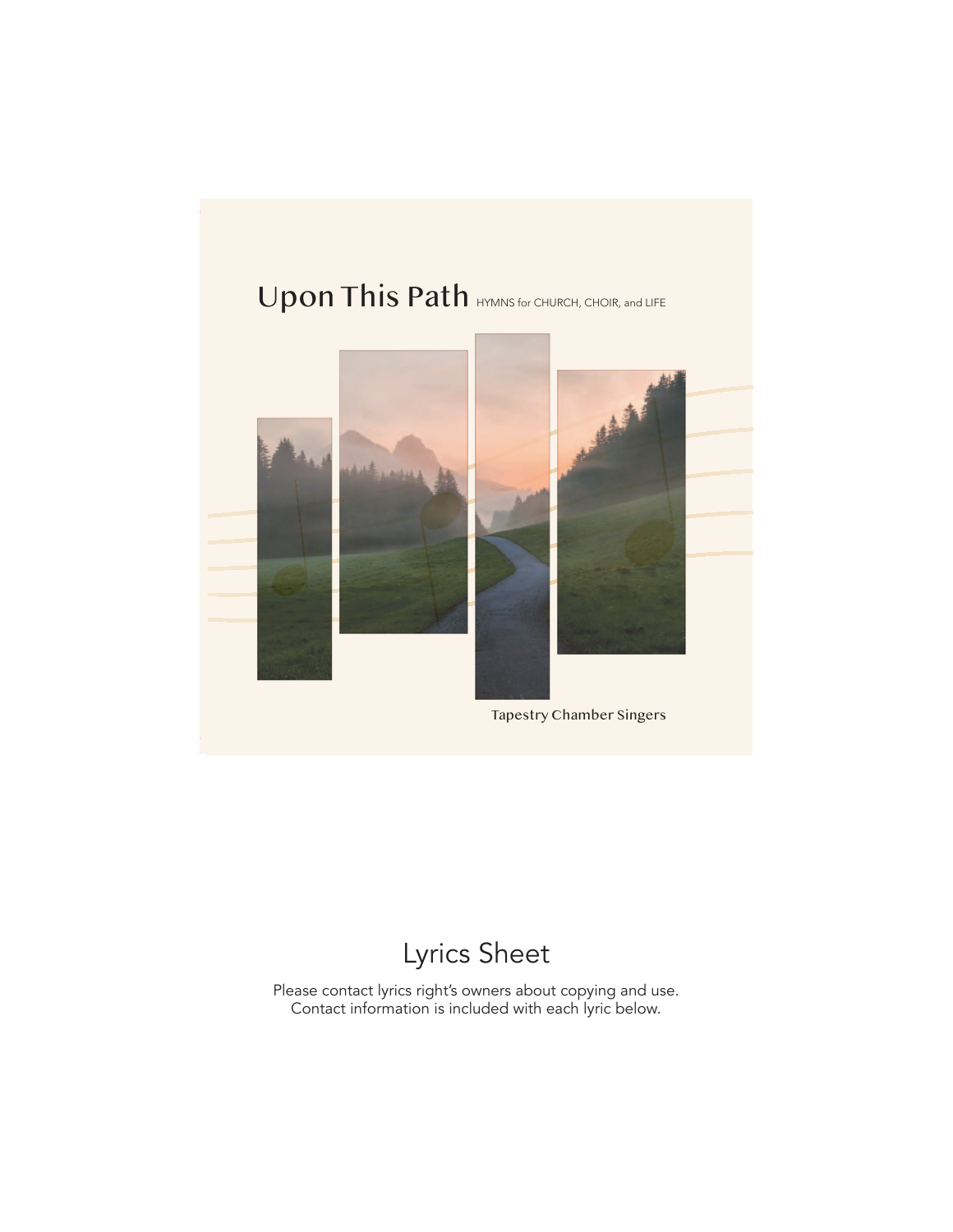1. In Holy Reverence, Lord, We Come Words - Daniel O. Teasley; Public Domain Music - Samuel Heatwole <samuelheatwole@gmail.com>, 540.246.1811 © 2008 Samuel Heatwole

In holy reverence, Lord, we come before Thy throne this hour, To worship at Thy hallowed feet, to sup the wine of joy so sweet, great God of love and power. Our lives and all are in Thy hands, our times are known to Thee; Thy grace has kept us through the past, Thy loving arms have held us fast, and shall eternally. Almighty Father, God of love, our hopes are clear and bright; We drink of life's eternal fount, and bask on Zion's sunlit mount, where heaven seems in sight.

#### 2. O Holy Angels Bright

Words - Richard Baxter, rev. John Hampden Gurney, alt. Shenandoah Christian Music Camp Hymn Committee; © 2011 Shenandoah Christian Music Camp Music - Wendell D. Glick <wendell@wendellglick.com>; © 2011 Wendell D. Glick and Shenandoah Christian Music Camp

O holy angels bright who wait at God's right hand, Or through the realms of light fly at your Lord's command, Assist our song, for else the theme too high should seem for mortal tongue. O blessed souls at rest, who ran this earthly race, And now from sin released, behold your Saviour's face, His praises sound, as in His sight with sweet delight you do abound. O saints, who toil below, adore your heavenly King, And onward as you go some joyful anthem sing; Take what He gives and praise Him still, through good or ill, who ever lives! My soul, bear up your part, triumph in God above; And with a well-tuned heart sing out the songs of love! Let all your days till life shall end, what-e're He send, be filled with praise!

## 3. We Thank Thee, Lord, For This Fair Earth

Words - George Cotton; Public Domain Music - Jeffrey Martin <jeffreymartin93@gmail.com> © 2011 Jeffrey Martin

We thank Thee, Lord, for this fair earth, the glittering sky, the silver sea; For all their beauty, all their worth, their light and glory come from Thee.

Thine are the flowers that clothe the ground, the trees that wave their arms above, The hills that gird our dwellings 'round as Thou does gird Thine own with love.

Yet teach us still how far more fair, more glorious, Father, in Thy sight, Is one pure deed, one holy prayer, one heart that owns Thy Spirit's might.

So, while we gaze with thoughtful eye on all the gifts Thy love has given, Help us in Thee to live and die, by Thee to rise from earth to heaven.

## 4. Shout for Joy to God

Words - Wendell Nisly; © 2018 Wendell Nisly Music - Douglas A. Byler <douglas.byler@gmail.com>, 540.490.2886; © 2018 Douglas A. Byler

Shout for joy to God, all peoples! Sing the glory of His name. Under stars or under steeples let us all His praise proclaim.

Refrain: Come and see God's saving grace, awesome deeds to Adam's race.

God is history's great mover; witness Israel at the sea:

Trapped and panicked, outmaneuvered, God turned rout to victory. (ref)

God our Ruler, always zealous, on all nations keeps His eye.

Thus take warning, all rebellious, Who the sov'reign God defy. (ref)

Come and bless our God, O people, let the sound of praise be heard. He has rescued us from evil, He abundant life conferred. (ref)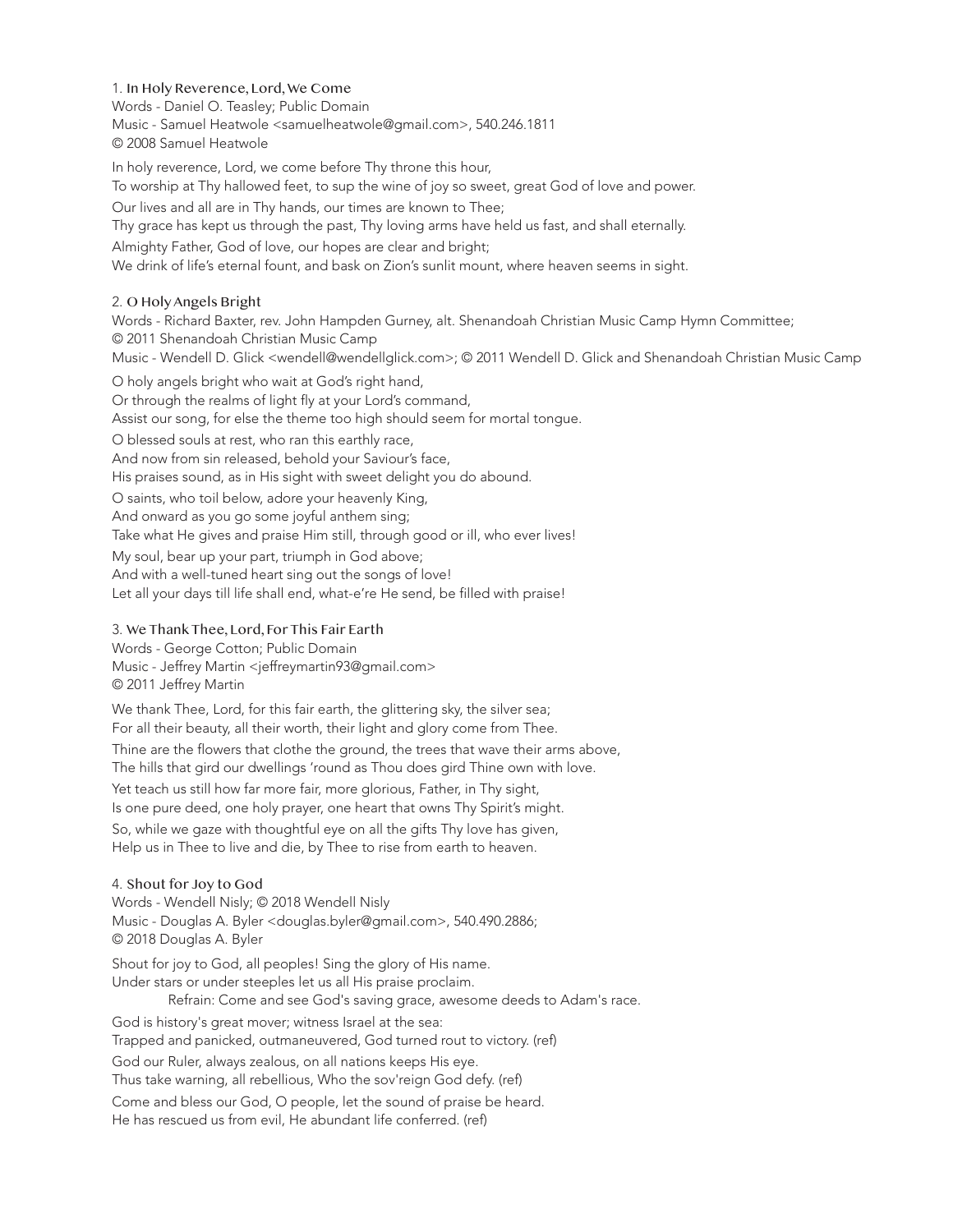5. We Need Each Other's Voice Words - Thomas H. Troeger; © 1986 Oxford University Press. Assigned 2010 to Oxford University Press, Clarendon Street, Oxford OX2 6DP. Music - Lloyd Kauffman <info@lillychapelpress.com> © 2017 Lilly Chapel Press, LLC.

We need each other's voice to sing the songs our hearts would raise, To set the whole world echoing with one great hymn of praise. We blend our voices to complete the melody that starts With God who sets ad keeps the best that stirs our loving hearts: Refrain: We give our Alleluias to the Church's common chord;

Alleluia, alleluia! Praise, O praise the Lord!

We need each other's strength to lift the cross we're called to bear. Each other's presence is a gift of God's incarnate care. When acts of love and tender speech convey the Saviour's voice, Then praise exceeds what words can reach, and we with song rejoice: (ref)

We need each other's views to see the limits of the mind, That God, in fact, turns out to be far more than we've defined; That God's own image shines in all, in every class and race, And every group receives the call to sing with faith and grace: (ref) We need each other's voice to sing, each other's strength to love; Each other's views to help us bring our hearts to God above. Our lives, like coals, placed side by side to feed each other's flame, Shall will the Spirit's breath provide a blaze of faith to claim: (ref)

#### 6. The Stars Declare His Glory

Words - Timothy Dudley-Smith; © 1981 Hope Publishing Company, Carol Stream, IL 60188 (ASCAP) Music - Wendell D. Glick <wendell@wendellglick.com>; © Wendell D. Glick

The stars declare His glory; the vault of heaven springs Mute witness of the Master's hand in all created things, And through the silences of space their soundless music sings. The dawn returns in splendour, the heavens burn and blaze, The rising sun renews the race that measures all our days, And writes in fire across the skies God's majesty and praise. So shine the Lord's commandments to make the simple wise; More sweet than honey to the taste, more rich than any prize, A law of love within our hearts, a light before our eyes. So order too this life of mine, direct it all my days; The meditations of my heart be innocence and praise, My Rock, and my redeeming Lord, in all my words and ways.

#### 7. Sing We Now of Joy and Gladness

Words - anonymous Music - Douglas A. Byler <douglas.byler@gmail.com>, 540.490.2886 © 2017 Douglas A. Byler

Sing we now of joy and gladness, Christ our king to earth come down, Frees mankind from pain and sadness, hail the incarnate Saviour's birth. List, angelic strains are streaming through the Orient skies, Look, celestial light is beaming on the wondering shepherd's eyes.

Haste we then this birthday morning to the Bethlehem cattle shed, Heed we not, though scant adorning deck the lowly manger bed, Though man's fleshly form He weareth in His birthplace bare, He th'eternal kingdom shareth, Christ Himself is cradled there. Offer we in plenteous measure gold and gem and costly spice, If our hearts accept the treasure, He'll accept the sacrifice: If to Him our life be given, raised from earth our eyes, He will grant us rest in heaven, in His rest in Paradise.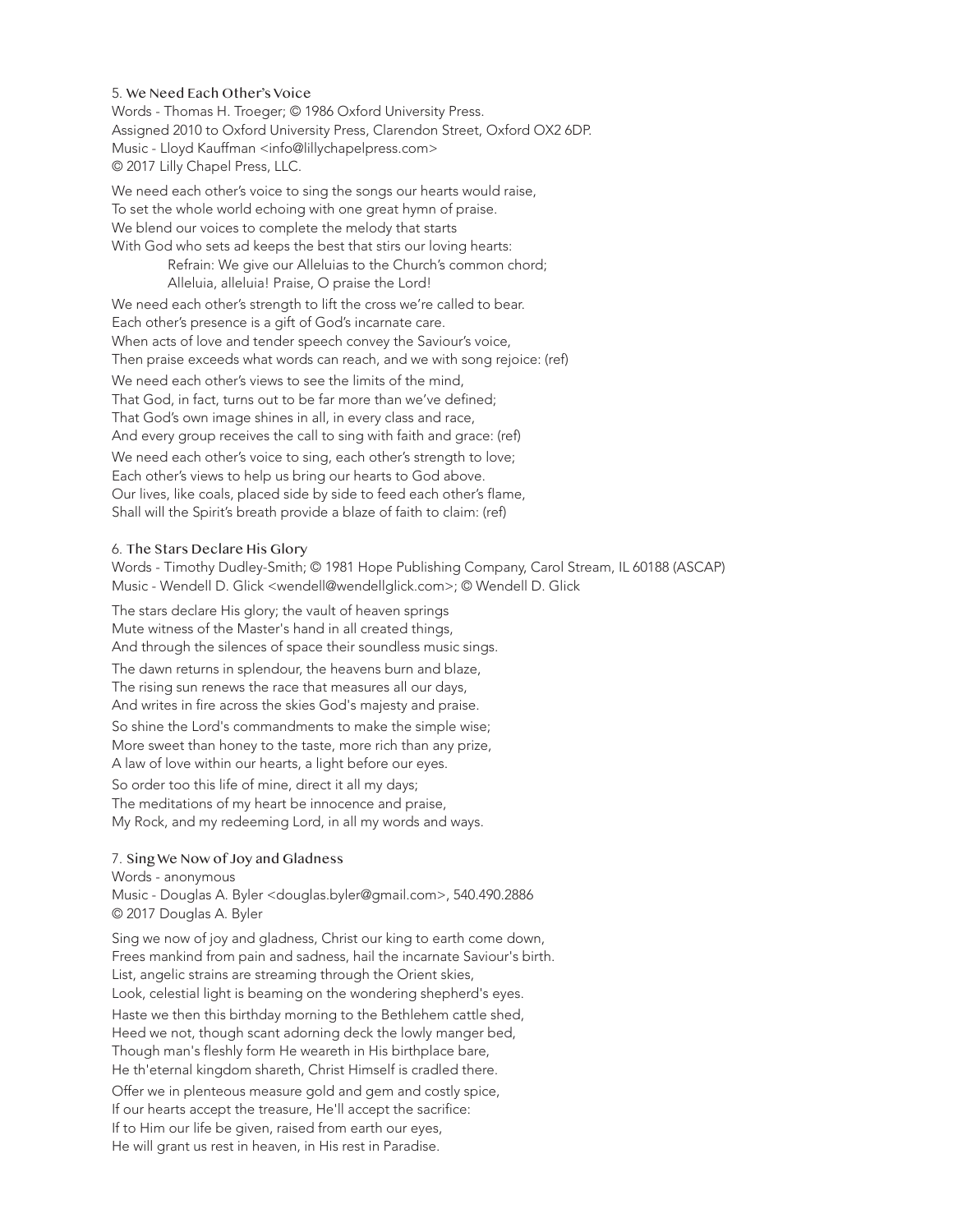#### 8. Upon This Path

Words - Adam M. L. Tice; © 2013 GIA Publications, Inc. All rights reserved. Used by permission. Music - Ivan R. Martin <ivmartin@emypeople.net> © 2016 Ivan R. Martin

Upon this path, this winding path, come, O Christ, my way. Refrain: Come, my way; come, my light; come, my life, my love. Within this night, this darkest night, come, O Christ, my light. (ref) Unto this flesh, this mortal flesh, come, O Christ, my life. (ref) Into this world, this broken world, come, O Christ, my love. (ref)

## 9. We Join the Crowd, Who, on This Day

Words - Norman J. Goreham © 2009 Norman J. Goreham Music - Lyle Stutzman <lyle@blueskymusic.net>, 620.200.3424 © 2013 Lyle Stutzman and the Cliff Brenneman Trust Fund for the Conservation of Church Music

We join the crowd, who, on this day, sang praise to Christ along the way; Their theme renewed we gladly sing: Hosanna to the Lord, our King! Yet, when the homage has been paid and all the acclamations fade, May we be found with Jesus still beneath His cross on Calvary's hill. Keep watch with Him through all His shame, the taunts, the insults and the blame, His lonely agony, His doubt, His brokenness, His life poured out. Then come with wonderment to see how great His love for you and me: He takes the vicious cross of wood and turns its evil to our good. Henceforth no darkness, no despair, but light from Christ is shining there: The precious passion of the Lord brings hope renewed and joy restored. Accepting all His love will give, for Him and others let us live, Then come prepared to sing and pray, with greater cause on Easter day.

## 10. Christ, the Victorious

Words - Adam M. L. Tice; © 2009 GIA Publications, Inc. All rights reserved. Used by permission. Music - Ivan R. Martin <ivmartin@emypeople.net> © 2018 Ivan R. Martin

Christ, the Victorious, conquered death; No grave could hold His rising breath. Sing alleluia! Christ burst the chains that bound the grave And freed the earth He came to save. Sing alleluia! Free now to live, with Christ we rise! God's Paschal Lamb brought death's demise! Sing alleluia! Praise to the Spirit! Praise the Lamb! Sing praise to God, the great I AM! Sing alleluia!

## 11. Day of Arising

Words - Susan Palo Cherwien; © 1996 Augsburg Fortress, admin by 1517 Media Music - Ivan R. Martin <ivmartin@emypeople.net> © 2014 Ivan R. Martin

Day of arising, Christ on the roadway, unknown companion walks with His own, When they invite Him, as fades the first day, and bread is broken, Christ is made known. When we are walking, doubtful and dreading, blinded by sadness, slowness of heart, Yet Christ walks with us, ever awaiting our invitation: Stay, do not part. Lo, I am with you, Jesus has spoken, this is Christ's promise, this is Christ's sign: When the church gathers, when bread is broken, there Christ is with us in bread and wine. Christ, our companion, hope for the journey, bread of compassion, open our eyes. Grant us your vision, set our hearts burning, that all creation with You may rise.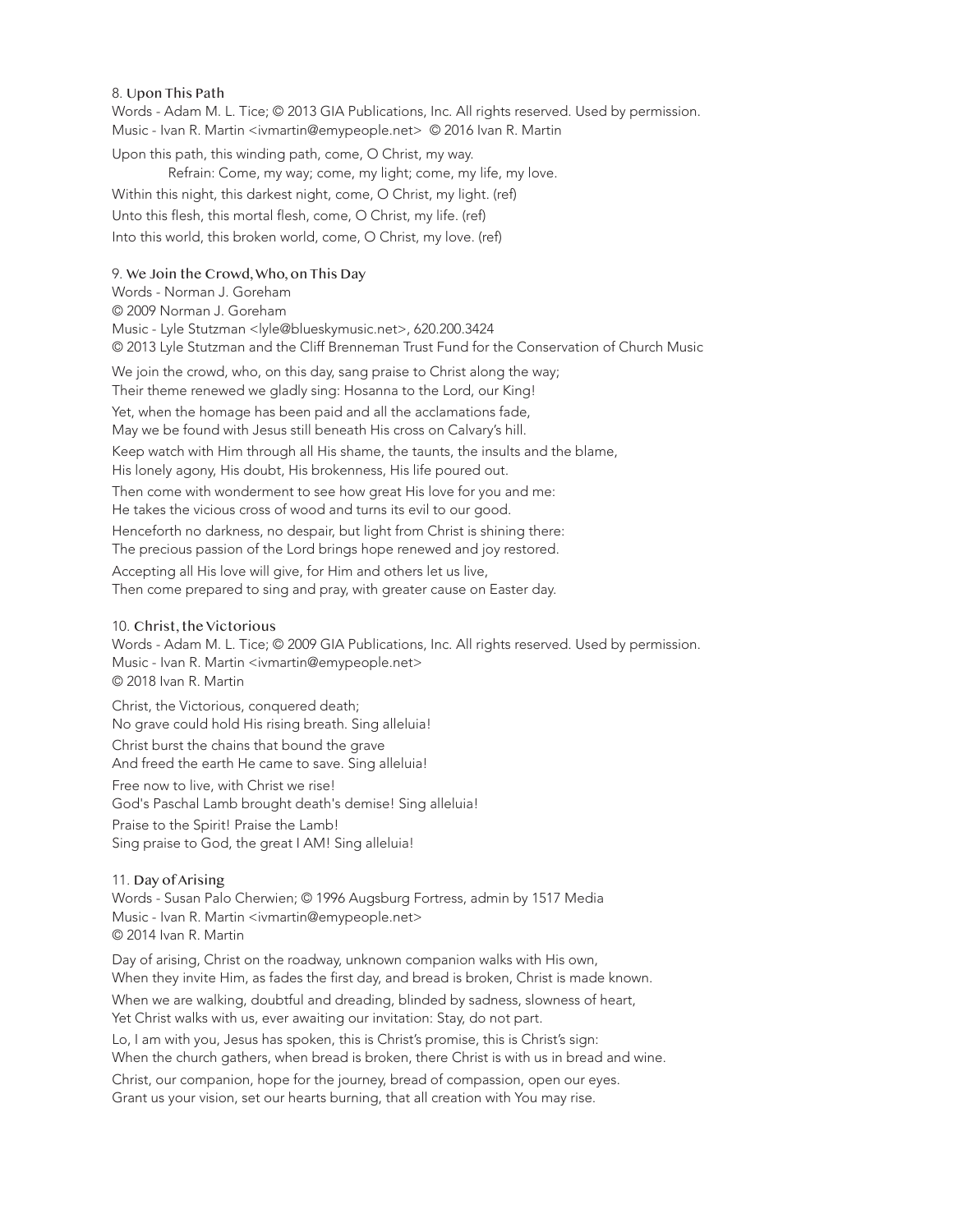12. O Thou, Whose Thoughts Words - Sarah S. Kraybill Music - James S. Martin <j@daystar.io> © 2009 James S. Martin

O Thou, Whose thoughts are not our thoughts, Whose ways are ways not ours; High as the heav'ns above the earth, Thy power beyond all powers. Oft swelling flood or deep'ning snow our dearest plans dismay; But when the buds spring forth, we know Thine was the better way. Therefore with joy we shall go out, and be led forth in peace; Thy ways are higher ways than ours, Thy wisdom doth not cease.

#### 13. All the Way My Savior Leads Me

Words - Fanny Crosby; Public Domain

Music - Lyle Stutzman <lyle@blueskymusic.net>, 620.200.3424; © 2019 Blue Sky Music

All the way my Savior leads me; what have I to ask beside? Can I doubt His tender mercy, Who through life has been my guide? Heav'nly peace, divinest comfort, here by faith in Him to dwell. For I know whate're befall me, Jesus doeth all things well.

All the way my Savior leads me, cheers each winding path I tread; Gives me grace for every trial, feeds me with the living bread; Though my weary steps may falter, and my soul athirst may be, Gushing from the rock before me, lo! a spring of joy I see. All the way my Savior leads me, O, the fullness of His love! Perfect rest to me is promised in my Father's house above; When my spirit, clothed immortal, wings its flight to realms of day, This my song through endless ages, Jesus led me all the way.

#### 14. Love the Lord

Words - Kenneth Godoy; © 2018 Kenneth Godoy Music - Douglas A. Byler <douglas.byler@gmail.com>, 540.490.2886 © 2018 Douglas A. Byler

Love the Lord your God with all that lies within you, With all your heart and strength, with all your mind. For God himself has died for you, and willingly He rose again that you would live within the power of his Grace.

> Refrain: Love the Lord with all your heart, with all your soul and mind and strength, Love the Lord above all else and God will dwell in you.

Knowing this, accept the love with which God loves you, Your heart and strength, your mind have been redeemed. Arise, fear nothing then, no sin will conquer you, And every man will see in you the love of God and praise his name. (ref)

#### 15. Consider Well the Lilies

Words - Carl P. Daw, Jr.; © 1996 Hope Publishing Company, Carol Stream, IL 60188 (ASCAP) Music - Wendell D. Glick <wendell@wendellglick.com> © 2018 Wendell D. Glick

Consider well the lilies that gild the field like flame, With splendor more than Solomon's, for all his wealth and fame: Serene, untoiling, bright and mute, they make the heart exclaim: If God so clothe the flowers that daily bloom and die, How can we then so foolishly on our own strength rely? For God who gives us life and breath will all our needs supply. No beauty of creation, no wonder anywhere, No rare event or miracle can with this grace compare: To turn from self and seek God's will and trust God's boundless care.